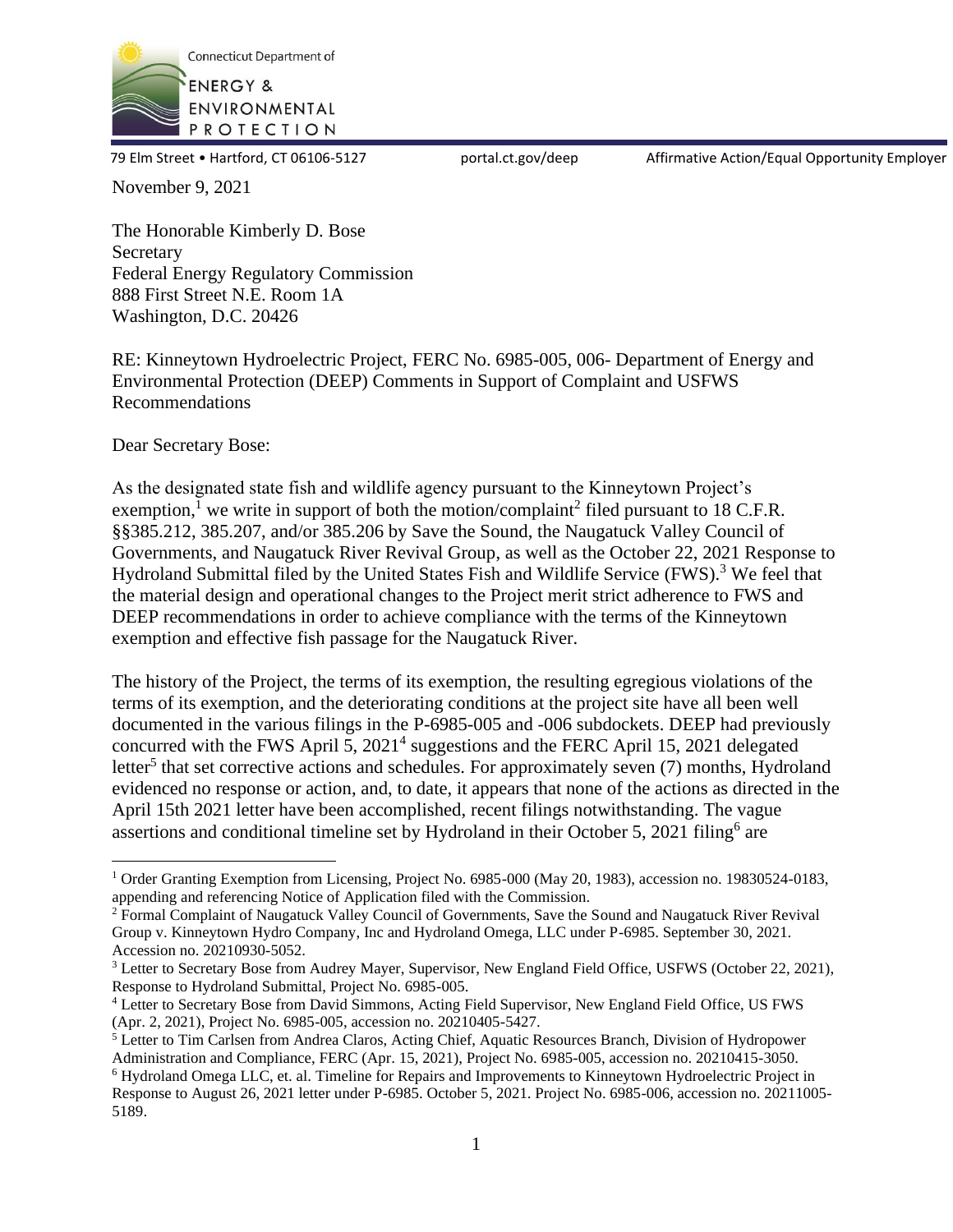inadequate and unacceptably open-ended, neglecting their duty to ensure safe, effective fish passage under the terms of their exemption.

It is DEEP's opinion that the FWS filing of October 22, 2021<sup>7</sup> (Appendix A) should be the governing schedule under which Hydroland may again seek to fulfill the terms of its exemption. Both DEEP and FWS must be consulted on and must approve of the needed mechanisms by which the Project may be brought into compliance, including bringing both the Seymour and Ansonia Units back online. Failing meeting these requirements and the timeline, we support the process of revocation as outlined by the September 30, 2021 motion/complaint, with the goal of reaching a mutually agreeable, creative solution to ensure effective and unfettered fish passage through appropriate measures. The set deadlines in the FWS recommendations notwithstanding, we would still prefer that full and unfettered fish passage be restored at FWS efficiency standards no later than the next migration season beginning February 28, 2022, in accordance with our April 26, 2021 letter, $8$  and we reserve the right to file our own motion to revoke/complaint at that time should this deadline not be met.

DEEP does wish to clarify that the 2003 effectiveness study<sup>9</sup> only determined that targeted fish species could (and did) use the ladder when spill conditions at the dam were compatible; however, the study did not assess, nor were any conclusions drawn, to indicate that the fish ladder passed fish at a pace that allowed for effective restoration of fish to the system. During periods of spill at the dam, fish usage of the fishway (counted at the viewing window) decreased as spillage increased.

DEEP also requests that Hydroland submit into the docket the most recent inspection report (and any and all documents requested by and still outstanding to Commission Regional Engineer John Spain, P.E.) documenting the condition of the dam and specific work that may be necessary to make the dam safe as soon as possible.

Additionally, DEEP requests that Hydroland submit prompt documentation of compliance to the outlined measures to DEEP and FWS prior to all outlined deadlines as required under the October 22, 2021 schedule. We note that the comprehensive engineering assessment is due for completion by November 30, 2021. If, on December 1, 2021, Hydroland fails to submit documentation attesting to the completion of the comprehensive engineering assessment of the Seymour fish ladder and downstream bypass facility, DEEP reserves the right to file a motion for revocation or complaint in response to such noncompliance. Moreover, DEEP reserves the right to file such motion or complaint in response to failure to document completion of measures at any point in the schedule.

We request that FERC direct Hydroland to comply with the letter and Appendix A of the most recent FWS filing, and hold Hydroland to the responsibilities and deadlines so outlined,

<sup>7</sup> *See* FN 3.

<sup>8</sup> Letter to Secretary Bose from DEEP Commissioner Katherine S. Dykes, (April 28, 2021), Project No. P-6985-005, accession no. 20210428-5137.

<sup>9</sup> CT DEP, Kinneytown Dam Fish Passage Facility Evaluation Study (March 31, 2003); *see* Attachment 2 of Letter to Secretary Bose from Katherine Fiedler, Save the Sound (September 3, 2021), Project Nos. 6985-005, 6985-006, accession no. 202110903-5185.